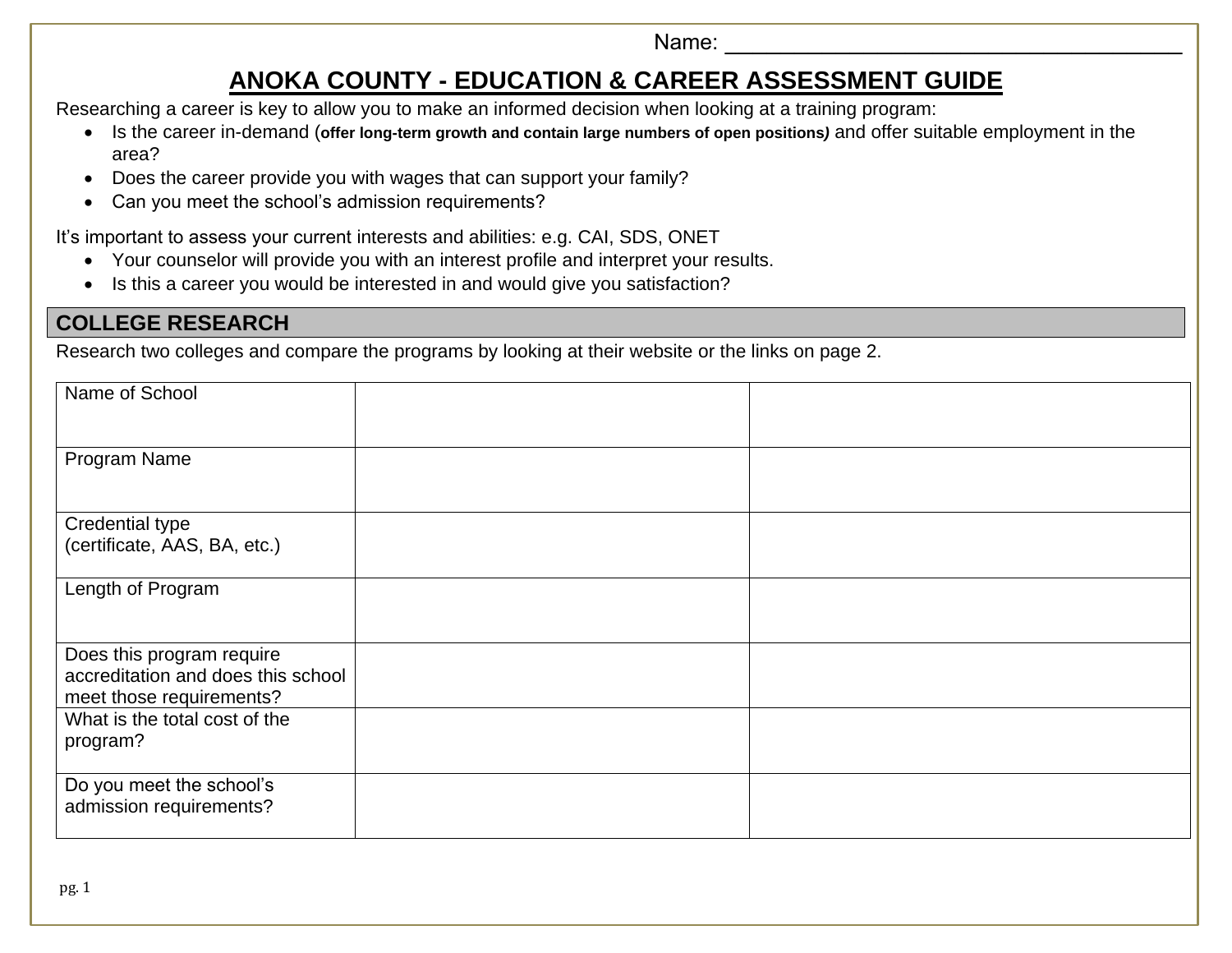### **HELPFUL LINKS:**

- ➢ CareerForce: <https://www.careerforcemn.com/> (Resources for job seekers and employers including virtual services)
- ➢ Career and Education Explorer Tool:<https://apps.deed.state.mn.us/lmi/cpt/home>(Explore schools, programs and careers)
- ➢ To learn more about DHS disqualifications, check out this document: <https://www.co.wright.mn.us/DocumentCenter/View/966/Disqualifying-Crimes?bidId=>
- ➢ Jobs Affected by a Criminal Record: <https://careerwise.minnstate.edu/exoffenders/find-job/jobs-criminal-record.html>
- ➢ Costs for college tuition: <https://www.ohe.state.mn.us/sPages/TuitionChart.cfm?State=MN&pageID=101>
- ➢ Program Accreditation: <https://www.ed.gov/accreditation>



#### **State vs. Private College Tuition**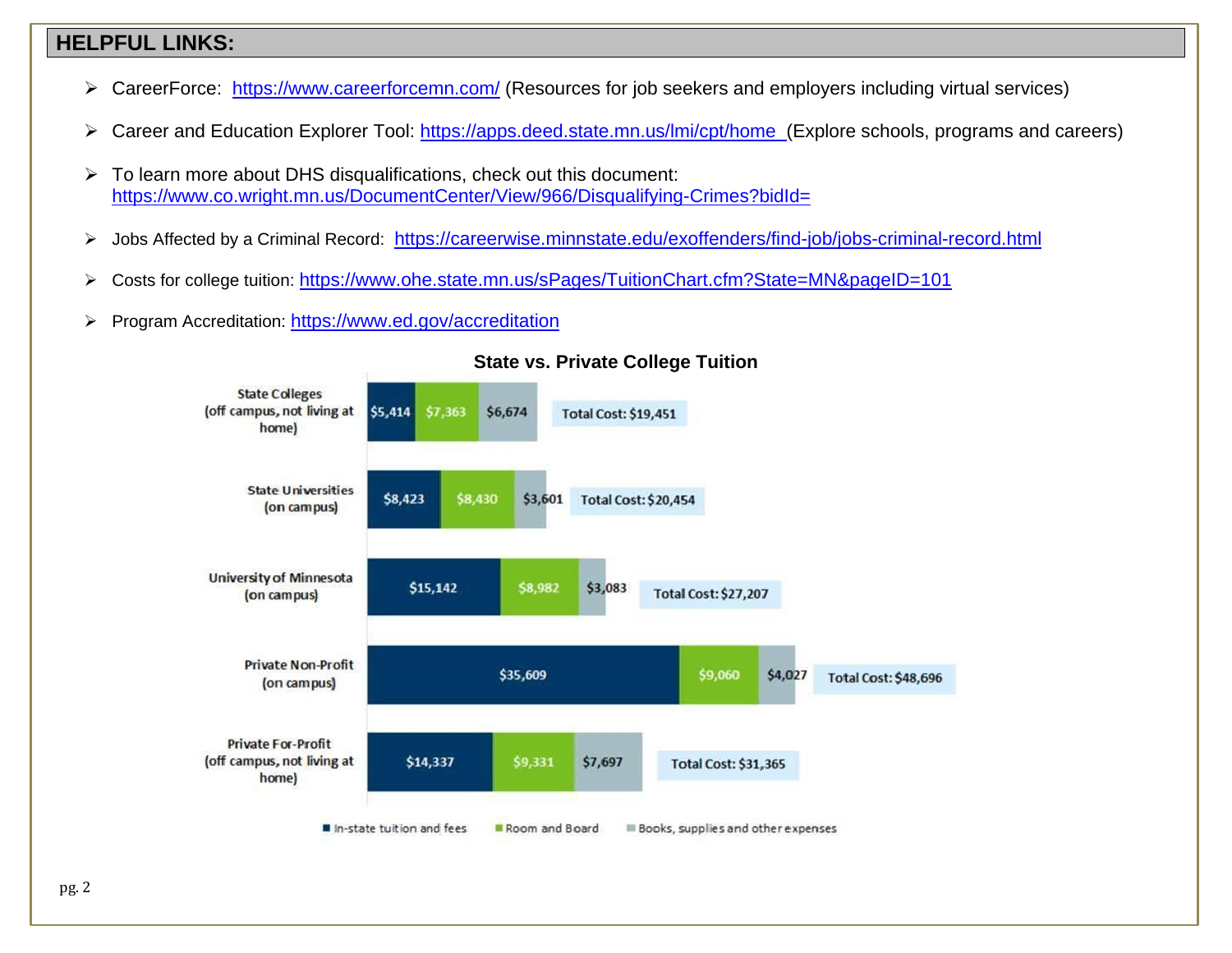### **EMPLOYMENT RESEARCH**

Once you have completed training, you will want to find employment in your field. Using online job search sites, school job boards, job fairs etc., look for potential employers and fill in the table below.

| <b>Employer Name</b> | <b>Education &amp;</b><br><b>Experience</b> | <b>Wages &amp; Benefits</b> | Source/Website | <b>Hard/Work Skills *</b> | Soft Skills * | <b>Comments</b> |
|----------------------|---------------------------------------------|-----------------------------|----------------|---------------------------|---------------|-----------------|
|                      |                                             |                             |                |                           |               |                 |
|                      |                                             |                             |                |                           |               |                 |
|                      |                                             |                             |                |                           |               |                 |
|                      |                                             |                             |                |                           |               |                 |
|                      |                                             |                             |                |                           |               |                 |
|                      |                                             |                             |                |                           |               |                 |
|                      |                                             |                             |                |                           |               |                 |
|                      |                                             |                             |                |                           |               |                 |

| Does your program of study qualify you for these positions?<br>$\bullet$               | $\square$ Yes | $\square$ No     |
|----------------------------------------------------------------------------------------|---------------|------------------|
| Do you need this training to get the job you want?<br>$\bullet$                        | $\Box$ Yes    | $\square$ No     |
| Does your program of study have a salary that meets your income needs?<br>$\bullet$    | $\Box$ Yes    | $\square$ No     |
| Are there jobs available in your field of study in the metro area?<br>$\bullet$        | $\Box$ Yes    | $\square$ No     |
| If no jobs available in the metro area, how far are you willing to drive?<br>$\bullet$ |               | miles            |
| If no jobs available in the metro area, are you willing to re-locate?<br>٠             | $\Box$ Yes    | $\square$ No     |
| Do you have a criminal background?<br>$\bullet$                                        | $\Box$ Yes    | $\square$ No     |
| If yes, does this affect your ability to work in your chosen field?                    | $\Box$ Yes    | $\square$ No     |
| Where to locate potential employers:                                                   |               |                  |
| www.minnesotaworks.net<br>www.indeed.com                                               |               | www.linkedin.com |

**\*** Hard/Work Skills: set of activities you would learn in school and perform on the job. Examples: computer skills, welding, driving. **\*** Soft Skills: set of personality traits that describe who you are. Examples: team player, hardworking, emphatic, creative, persuasive.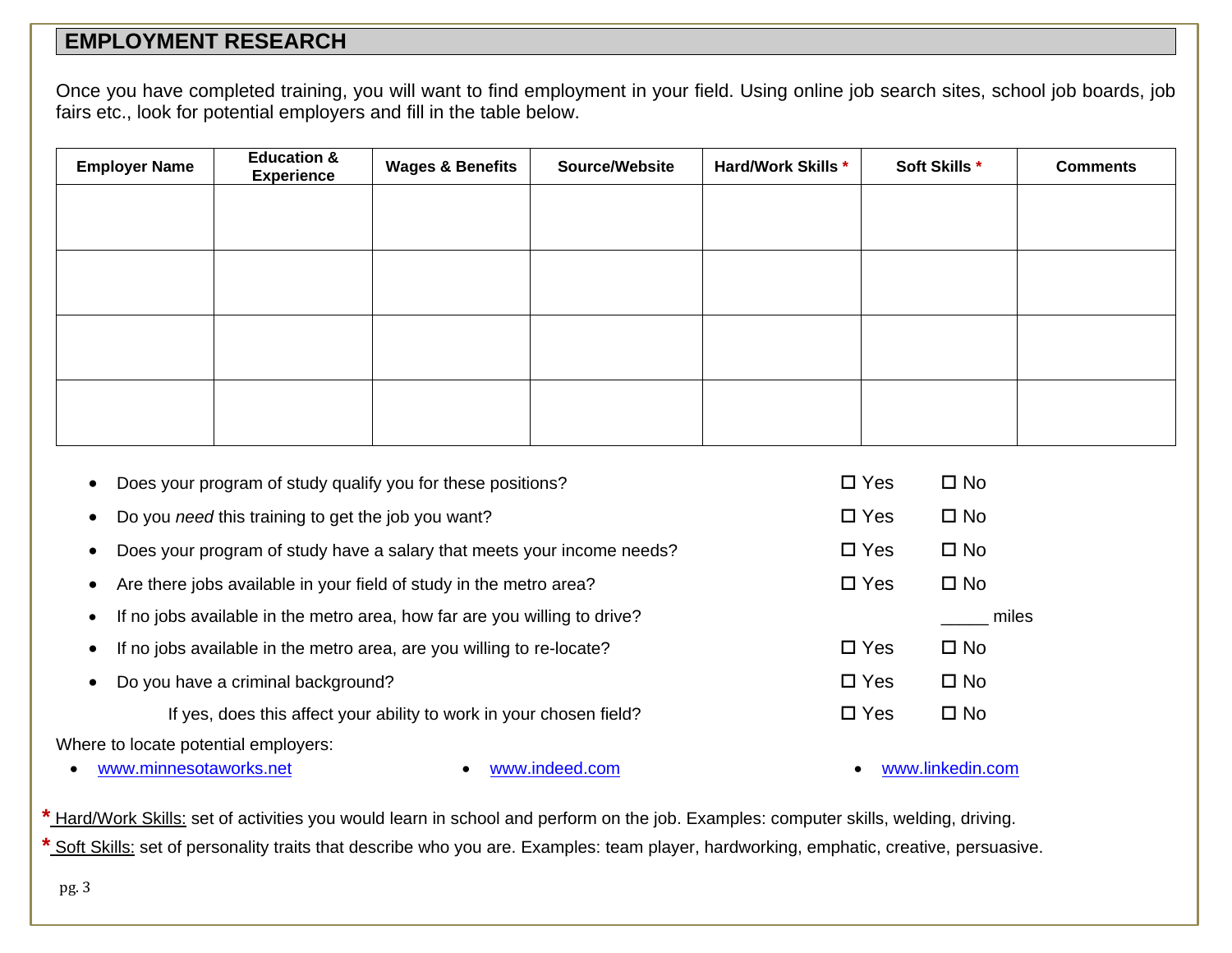## **SOFT & HARD SKILLS**

#### **What are your top 5 soft skills?**  1. 2. 3. 4. 5. **What are your top 5 hard skills?** 1. 2. 3. 4. 5.

**Review your soft and hard skills and compare to the ones from the job leads. What similarities and differences do you see?** 

**Are your skills a good fit for this job? What skills may you need to improve?**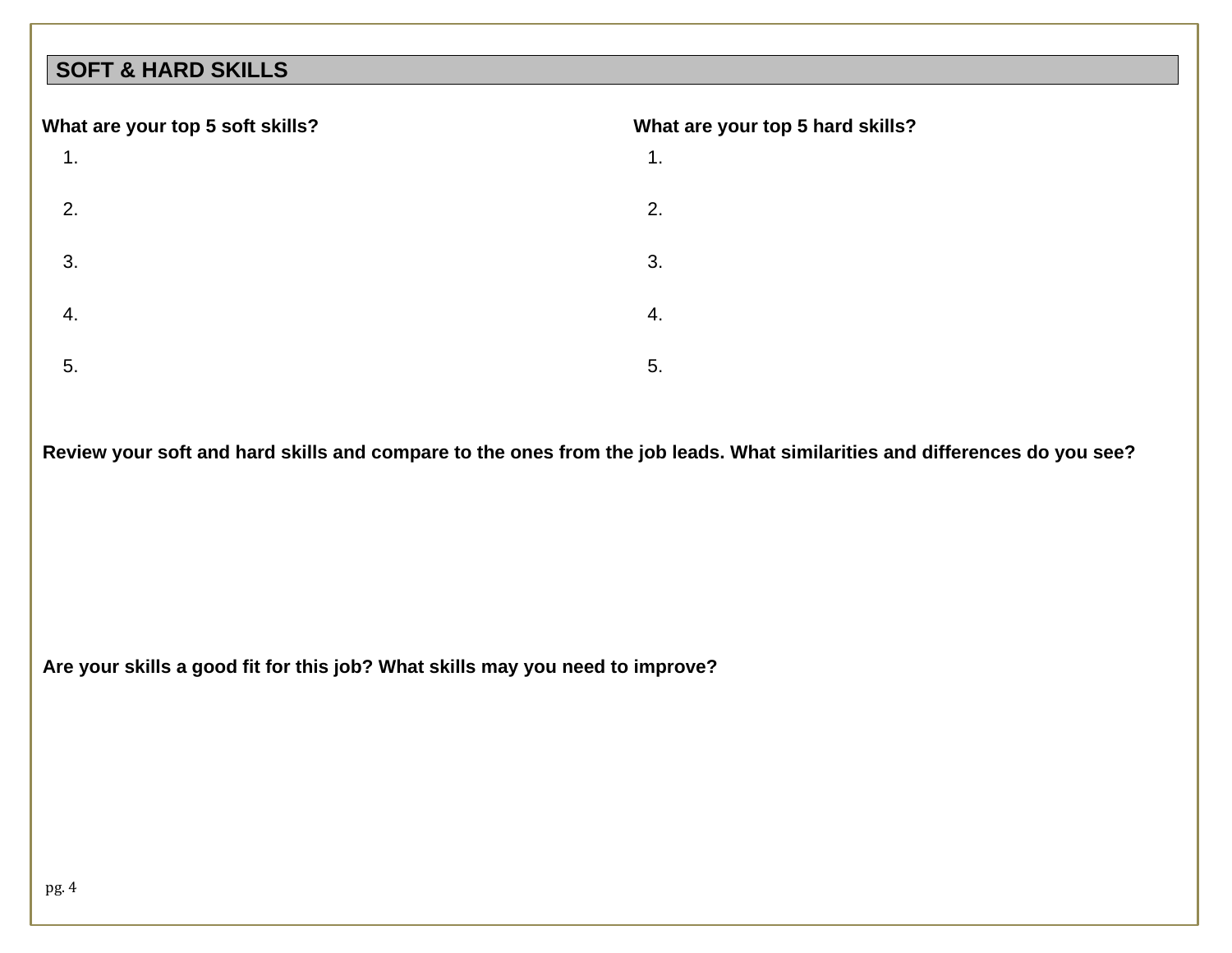## **BUDGETING**

|                                                                                               | 1. Research the salary of the employment position you would be attending school for using this website: www.salary.com/research/salary |
|-----------------------------------------------------------------------------------------------|----------------------------------------------------------------------------------------------------------------------------------------|
| <b>Salary Type:</b>                                                                           |                                                                                                                                        |
|                                                                                               |                                                                                                                                        |
|                                                                                               |                                                                                                                                        |
|                                                                                               |                                                                                                                                        |
|                                                                                               |                                                                                                                                        |
|                                                                                               | Will this career field make you enough money to cover your living expenses, with the income form the job alone?                        |
| $\Box$ Yes<br>$\Box$ No                                                                       |                                                                                                                                        |
|                                                                                               |                                                                                                                                        |
| Are you planning on applying for the Free application Federal Student Aid (FAFSA)? $\Box$ Yes | $\square$ No                                                                                                                           |
| $\square$ No<br>Have you applied for FAFSA before? $\square$ Yes                              |                                                                                                                                        |
| If yes, how much student debt have you accrued.                                               |                                                                                                                                        |
| 2. Make a personal budget of your monthly expense.                                            |                                                                                                                                        |
| <b>Expenses</b>                                                                               | Write the amount owed for each category                                                                                                |

| EXPEIISES                                                     | <b><i>Prine the amount owed for each category</i></b> |
|---------------------------------------------------------------|-------------------------------------------------------|
| <b>Transportation</b> (car bill, gas, bus cards, Ubers, etc.) |                                                       |
| Housing (rent, mortgage, etc.)                                |                                                       |
| Household Items (phone bill, electric bill, etc.)             |                                                       |
| <b>Personal Items</b> (clothes, diapers, toiletries, etc.)    |                                                       |
| Food (breakfast, dinners, formula, baby food, etc.)           |                                                       |
| Other (hospital bills, student loans, etc.)                   |                                                       |

• Does the monthly pay of your potential new career cover all your monthly expenses, with no government assistance?  $\Box$  Yes  $\Box$  No